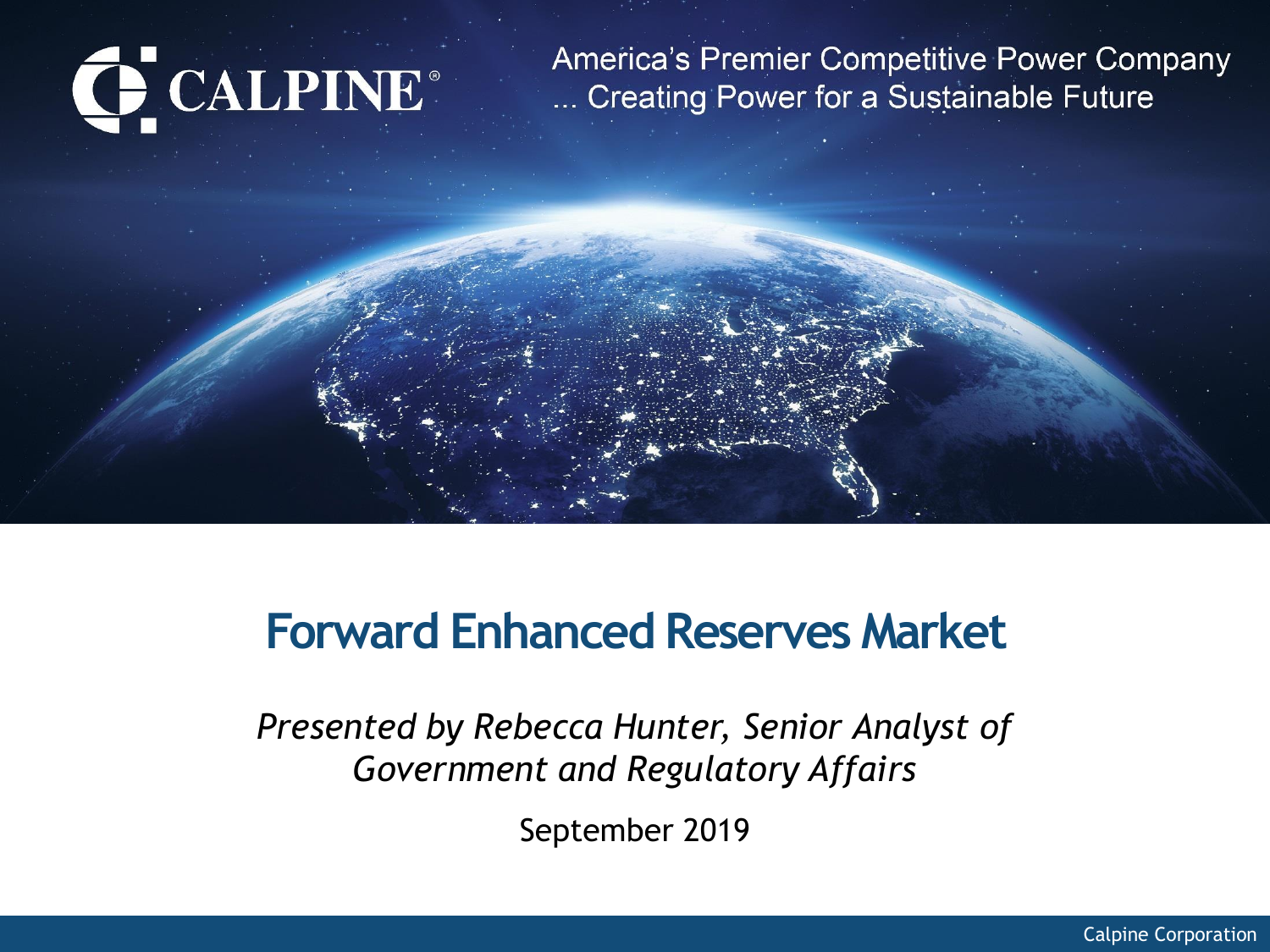

- Calpine's Position on ISO-NE's Proposal for Energy Security Improvements
- FERM Recap
	- Market Fundamentals
	- Questions from Summer Markets Committee
- FERM Draft Tariff Language Framework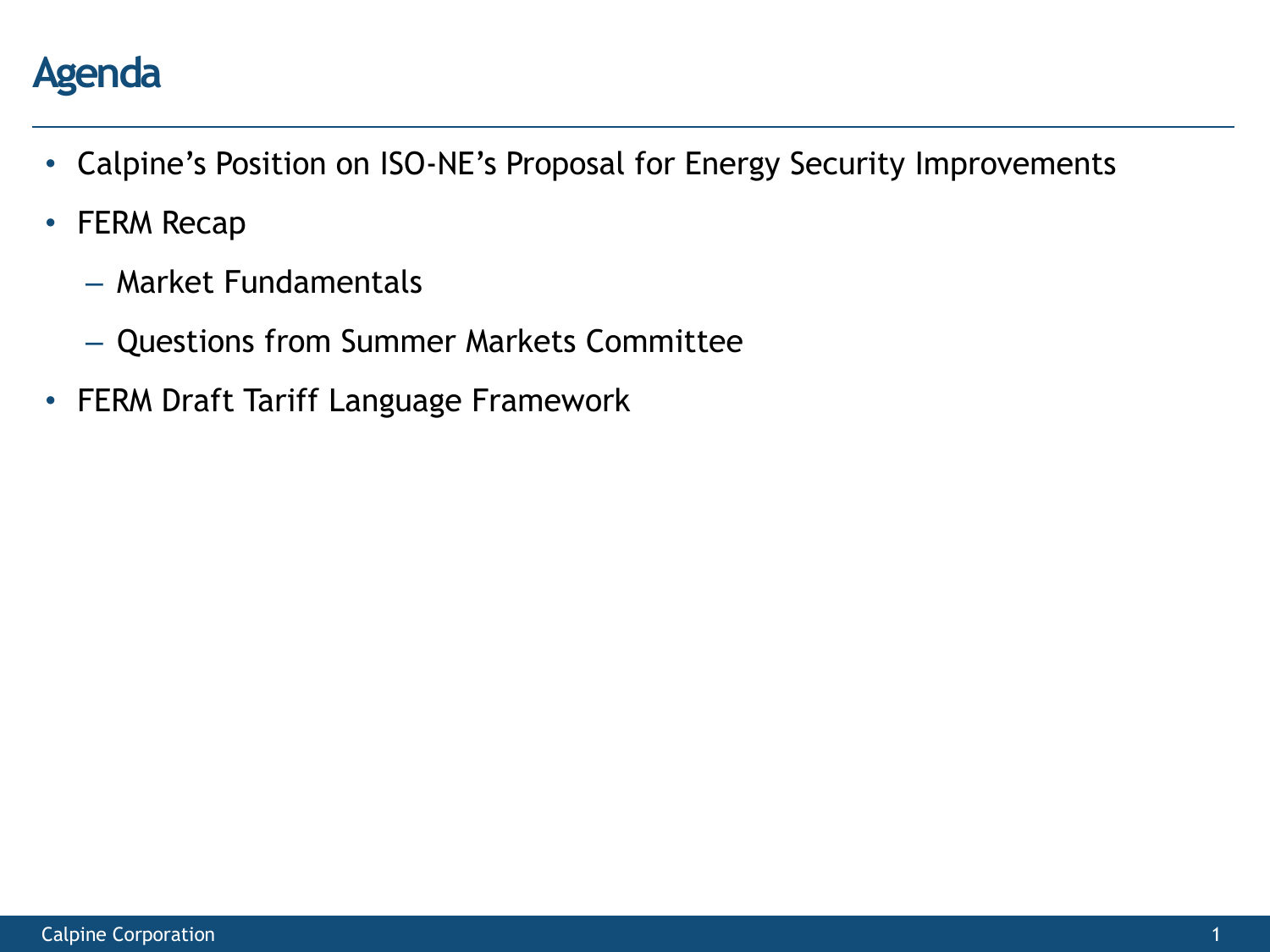#### **Calpine's Position on ISO-NE's Proposal for Energy Security Improvements**

- ISO-NE's Chapter 3 Market Design now appears to address a different problem, namely one that is concerned with securing MWhs to meet energy and load forecasts throughout the year and replacement energy during real-time reserve shortages.
- Calpine is in favor of co-optimization of reserves in the day ahead market, but would prefer a proposal that simply increased physical reserves and carried that constraint into real time. This method would actually protect Real-Time price formation and avoid us compounding the problem of early retirement of fuel secure resources.
- The call option format is a novel design that we may be able to support, but in its current form, we believe there are serious concerns without specific modifications to Replacement Energy Reserves (RER) and clarifications on Energy Imbalance Reserves' (EIR) impact on the Reserve Adequacy Analysis done after the Day Ahead Market close.
	- Without linking the EIR options to a physical commitment, load is paying for the imbalance twice.
	- The ISO needs to increase RER reserves in real-time to match what they bought in RER day-ahead options to protect price formation and provide any reliability benefit.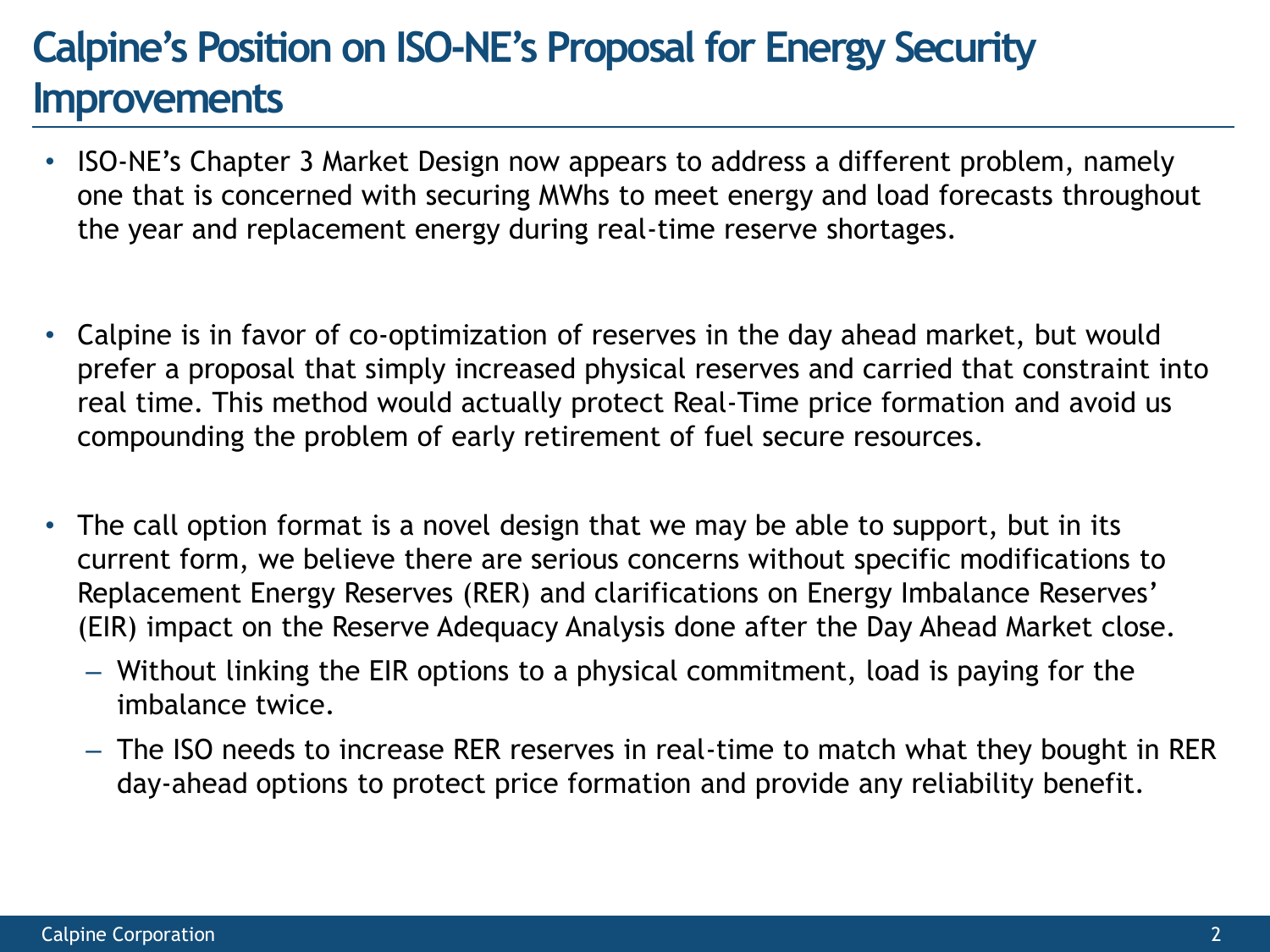#### **Unanswered Questions to Solve for in a Winter Market Solution**



*The Forward Enhanced Reserves Market (FERM) allows resources to compete and markets to produce cost efficient solutions for winter fuel security*

Calpine Corporation 3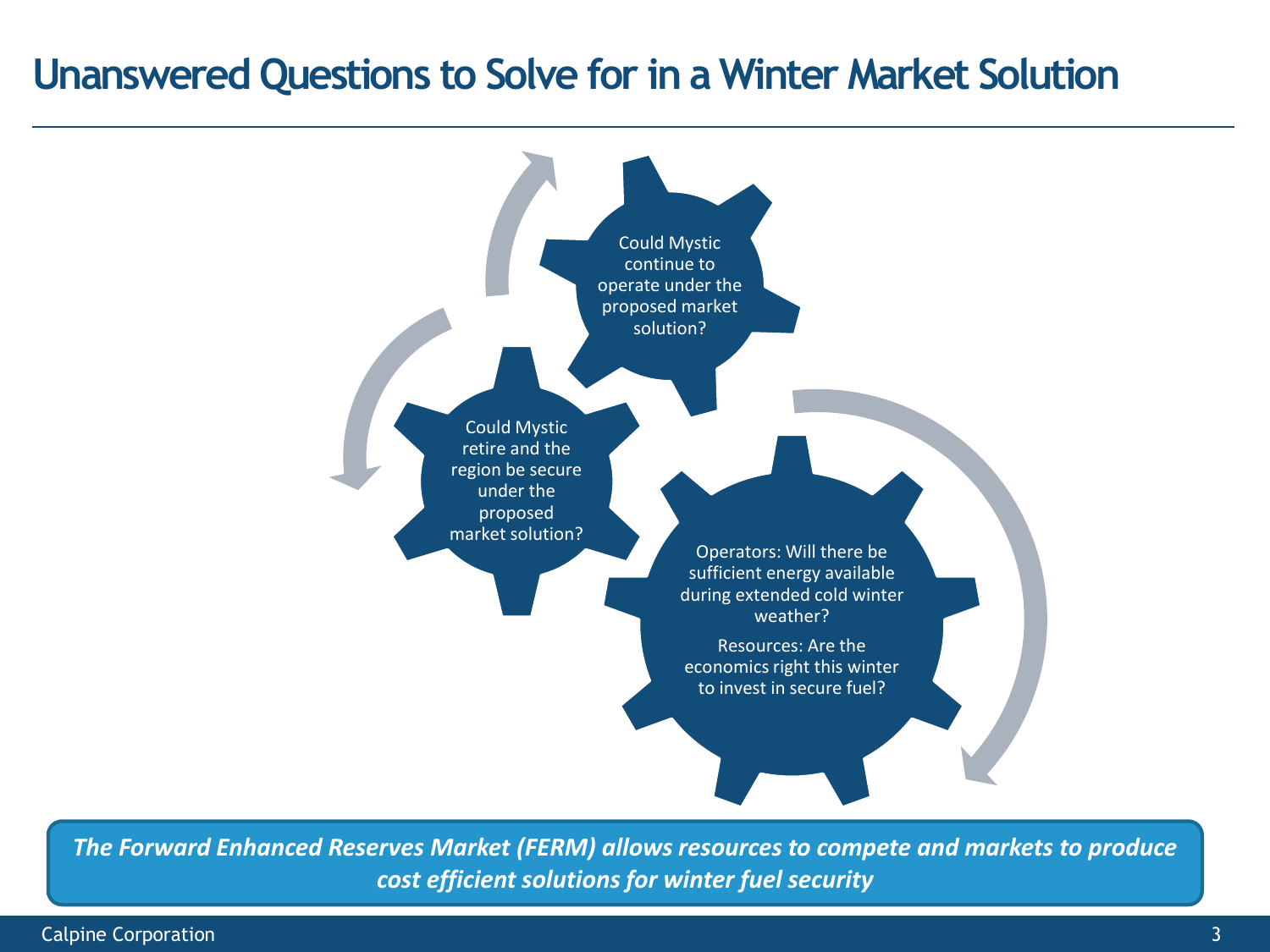#### **Market Design Fundamentals**

- The Forward Enhanced Reserves Market (FERM) procures fuel secure MWh for winter period December  $1^{st}$  - March  $15^{th}$  three years prior to the obligation year.
- ISO qualifies resources based on their ability to contract for stored fuel or readily use stored energy<sup>1</sup>.
- Suppliers submit offers into the auction for a maximum amount of MWh they will commit over the winter months to offer on stored fuel upon alert of an Operating Procedure-21 Energy Emergency Event.
- Suppliers with a FERM obligation will be required to offer on the qualifying fuel source in the Day-Ahead and Real-Time Energy Markets during an Energy Emergency or will be subject to penalty.
- If under the Energy Emergency a resource is dispatched for a FERM commitment, the MWh provided in the Energy Emergency will count towards its total FERM obligation.
- ISO will track the MWh for a FERM commitment.

<sup>1.</sup> Stored fuel is used throughout the presentation, but is meant to imply stored fuel or energy.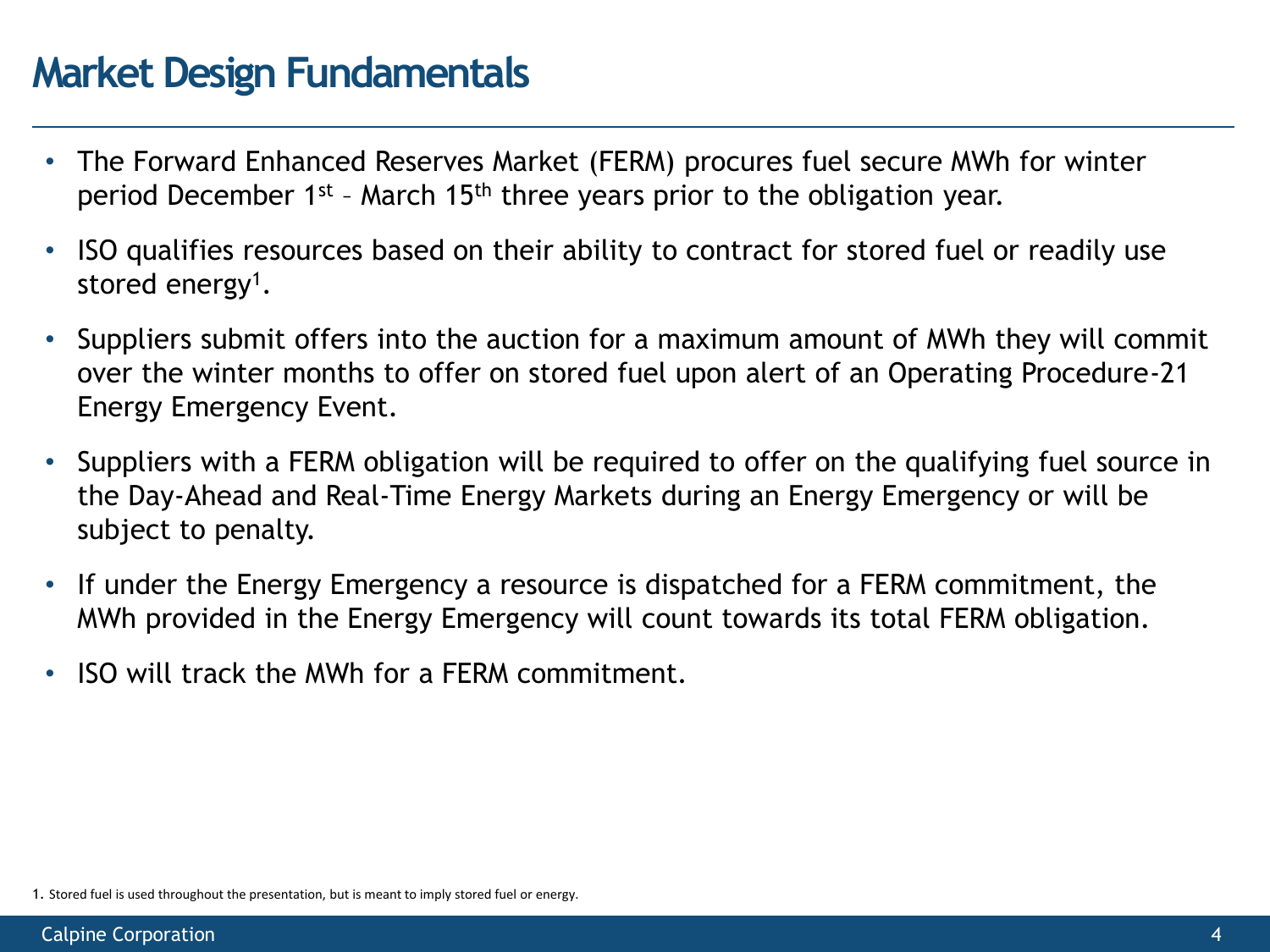- *Who participates in the FERM replacement auctions?*
	- Given the nature of the FERM auction clearing for megawatts and megawatt-hours against a demand curve, the ISO will participate on behalf of load in the FERM replacement auctions.
		- Similar to the way Annual Reconfiguration Auctions are run for the FCA.
- *Is there a chance that total costs for FERM could increase after the primary FERM auction?*
	- If the ISO forecasted demand for FERM MWh increases a year prior and/or two months prior to the obligation, then yes, total costs of the program could increase.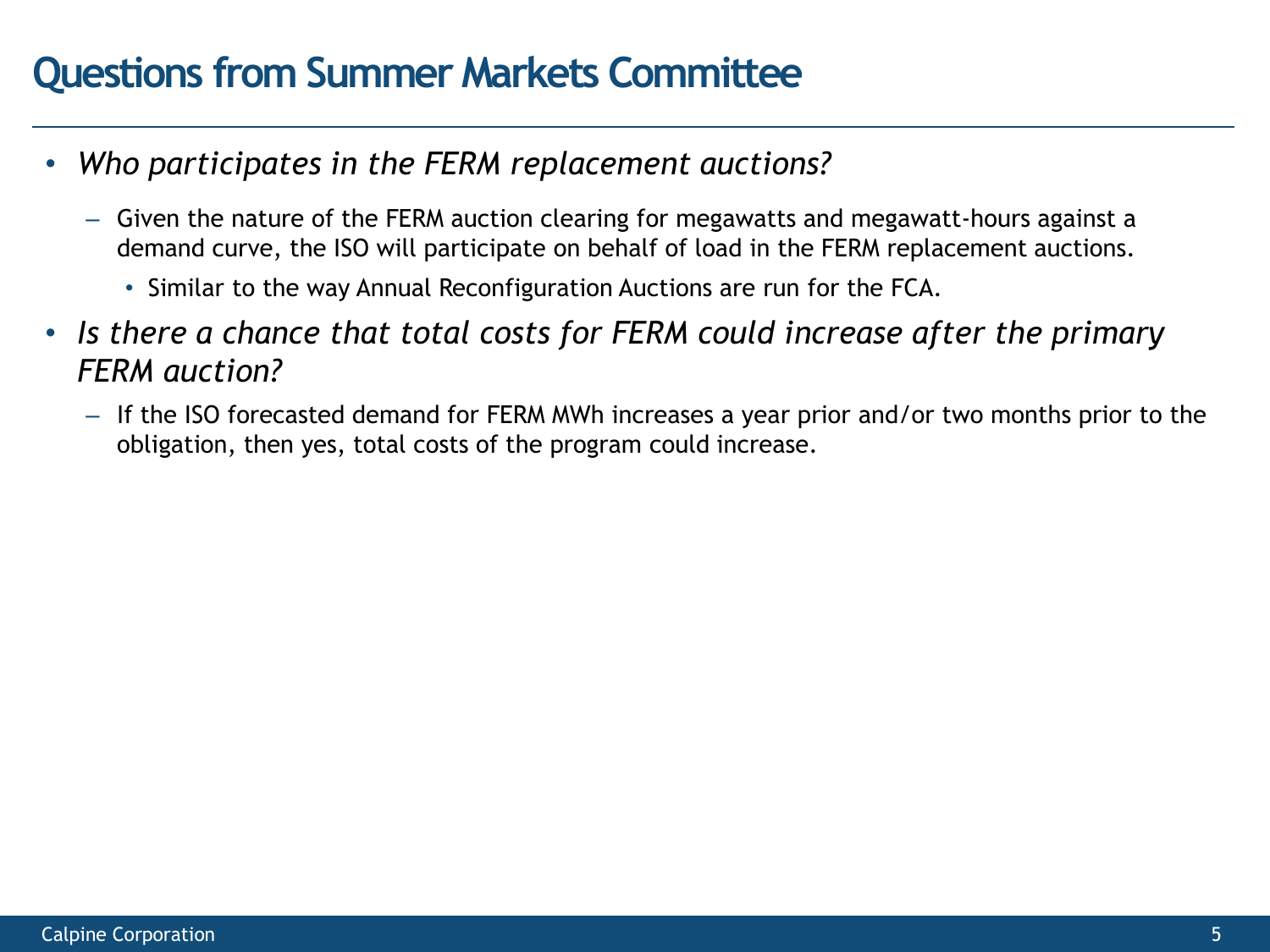- *Is there a level of Operating Procedure-21 (OP-21) that must occur to alert FERM resources to respond with offering on stored fuel?* 
	- OP-21 collects fuel availability and environmental limitation information in order to
		- Forecast and report on expected energy availability over a 21-day look ahead
		- Declare Energy Alerts and Energy Emergencies based on forecasted or Real-Time system conditions
		- Take appropriate action in anticipation of, or during, an Energy Alert or Emergency
		- Communicate with all gas delivery systems and market participants regarding the fuel availability and environmental limitations
	- There are four levels of Energy Emergency Forecast Alert Thresholds (FEEA), but Energy Alert and Energy Emergencies relate to
		- FEEA2 indicates that available resources during any hour of the Operating Day are forecasted to be less than those required to meet Operating Reserve requirements and that the implementation of OP-4 Actions 6-11 is being forecasted
		- FEEA3 indicates that the available resources during any hour of the Operating Day are forecasted to be insufficient to serve firm load requirements, and the implantation of firm load shedding under OP-7 is being forecasted
	- Energy Alert: FEEA2 or FEEA3 is forecasted to occur in at least 1 hour on 1 or more consecutive days in days 6 through 21 of 21 day energy assessment (or at the ISO COO determination)
	- Energy Emergency: FEEA2 or FEEA3 is forecasted to occur in at leas 1 hour on 1 or more consecutive days in days 1 through 5 of the 21 day energy assessment (or at the ISO COO determination)

#### FERM resources will be obligated to offer on stored fuel under alert of Energy Emergencies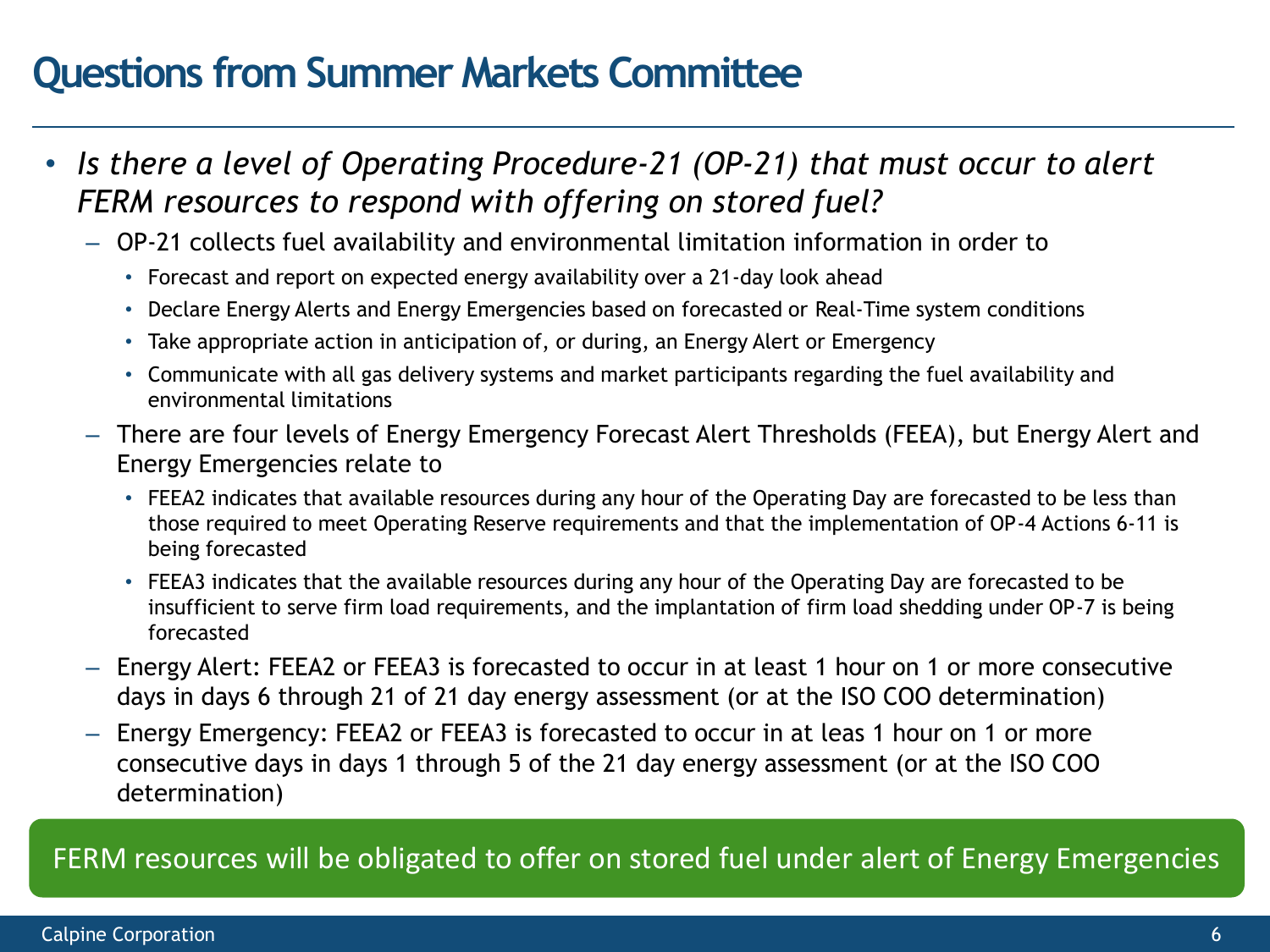- *Will OP-21 forecast include the FERM MWh?*
	- FERM MWh would have to be included otherwise the system would always be in or near an OP-21 Energy Alert or Emergency
	- If ISO was to always count the total pool of FERM MWh then OP-21 tests may not accurately measure daily balance.
	- Calpine is looking for stakeholder feedback to better address this question.
		- One idea could be that the FERM MWh that are counted under OP-21 are limited to the total current balance of FERM MWh sold converted into fuel inventory excluding any replenishments or additional LNG calls.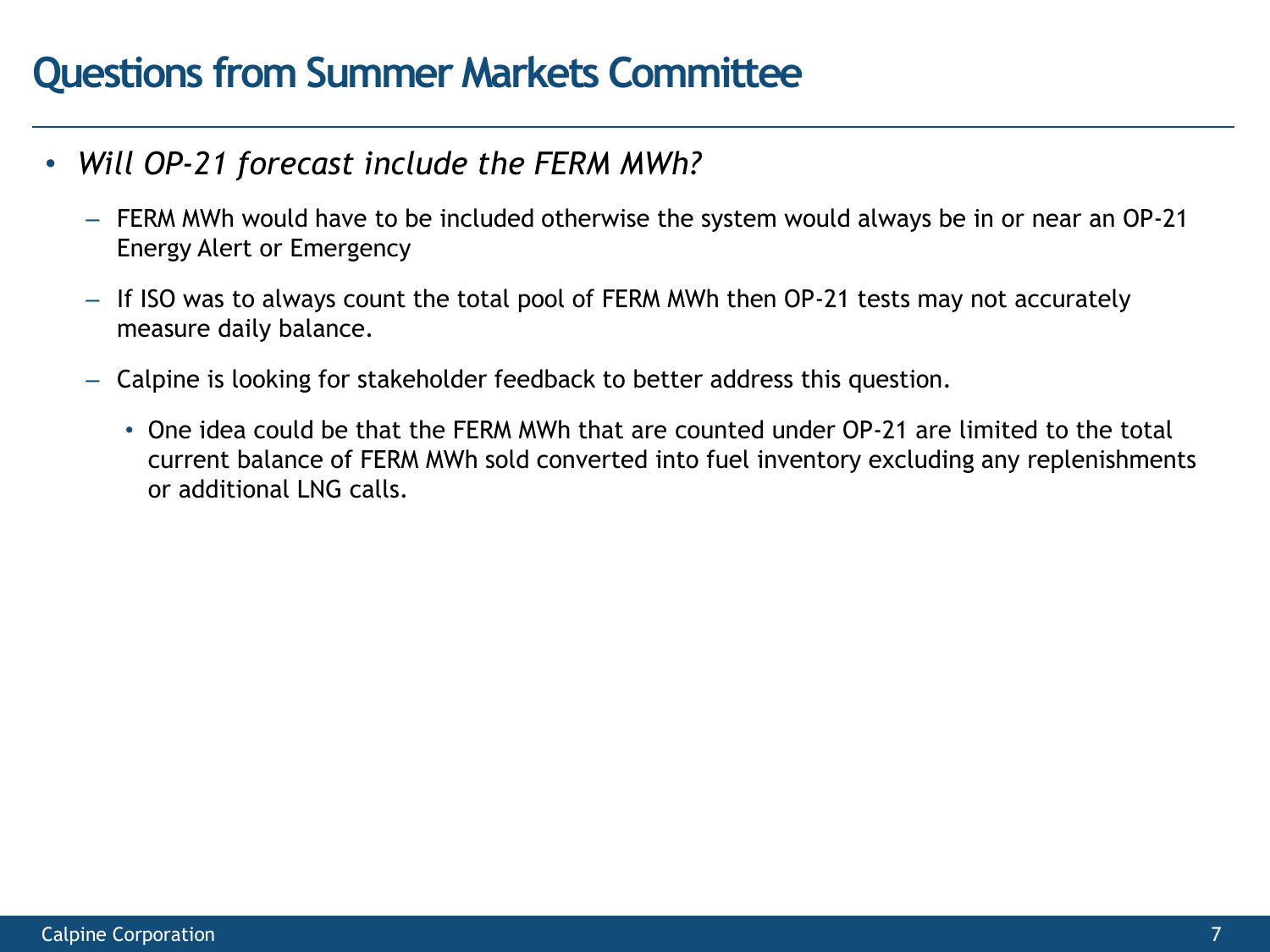$\circ$ <sup>O</sup>

*How does the ISO decide when to use the FERM MWh especially the resources with limited inventory?*

- Conservatively forecasting the amount of MWh needed in winter months to be supplied by FERM resources.
	- If the ISO purchases enough FERM MWh then management is not a problem.
		- Benefit of purchasing FERM MWh against a demand curve could result in excess MWh cleared.
		- Benefit of having one replacement FERM auction a year ahead and another two months ahead of the obligation months is ability to adjust forecast.
- ISO could actively update Opportunity Cost Bidding references during the winter.
	- Resources can efficiently price fuel inventories and cost to use into the market.
	- Translates anticipated future days' needs into current prices, and supports inmarket posturing.
- After ISO has used up pool of diverse FERM MWh, rely on other programs in place, e.g. Pay-for-Performance.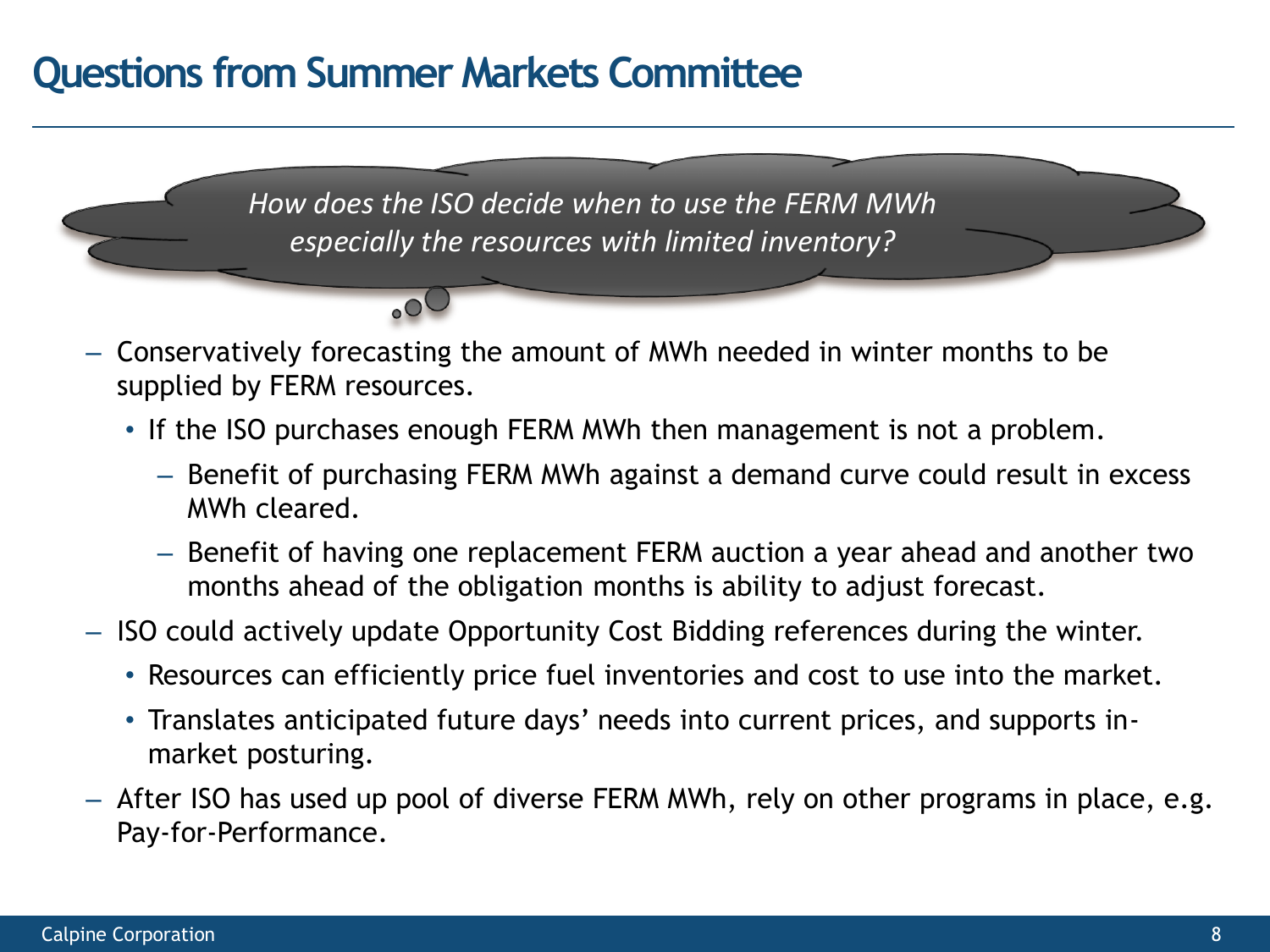#### **FERM Draft Tariff Language Framework**

- Calpine is taking the FERC granted time extension to spend more time on draft tariff language. Below is a preview of the section headers and description.
- III.9A Forward Enhanced Reserves Market
	- The ISO shall administer a Forward Enhanced Reserves Market (FERM) in accordance with the provisions of this Section III.9A. Market participation in FERM is voluntary.
- III.9A.1 Market Eligibility and Qualification
	- Technology Qualification and Contract Verification
- III.9A.2 Primary Auction
	- Auction Inputs and Demand Curve
- III.9A.3 Replacement Auctions
	- Two Replacement auctions administered by the ISO one year ahead and two months ahead of the obligation period
- III.9A.4 Rights and Obligations
	- Obligation during the winter months to offered off of stored fuel at alert of OP-21 Energy Emergency
- III.9A.7 Cost Allocation
	- Total net charges/credits to Real-Time Load Obligation for Net FERM Payments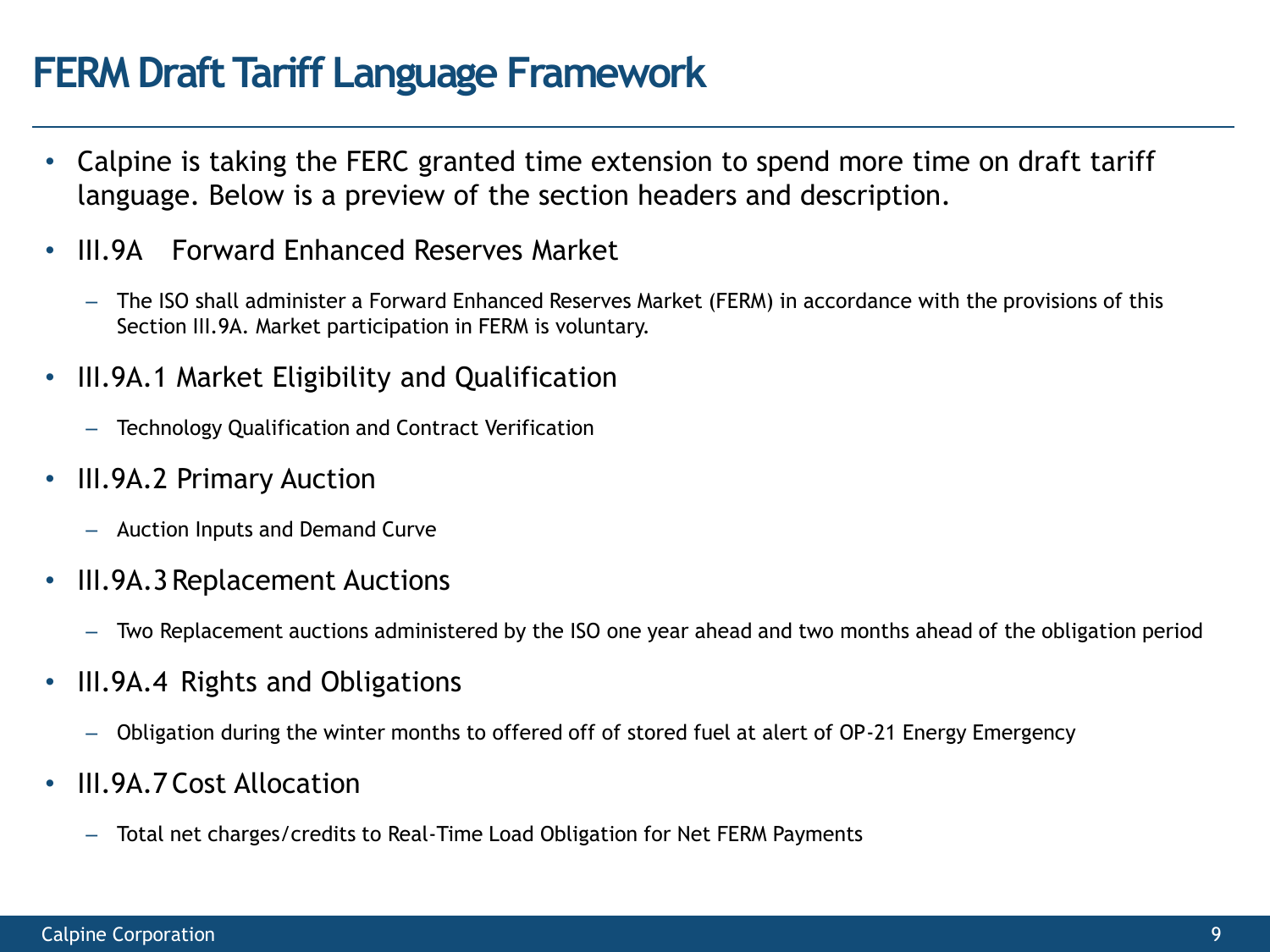## **APPENDIX**

#### Slides from previous presentations for reference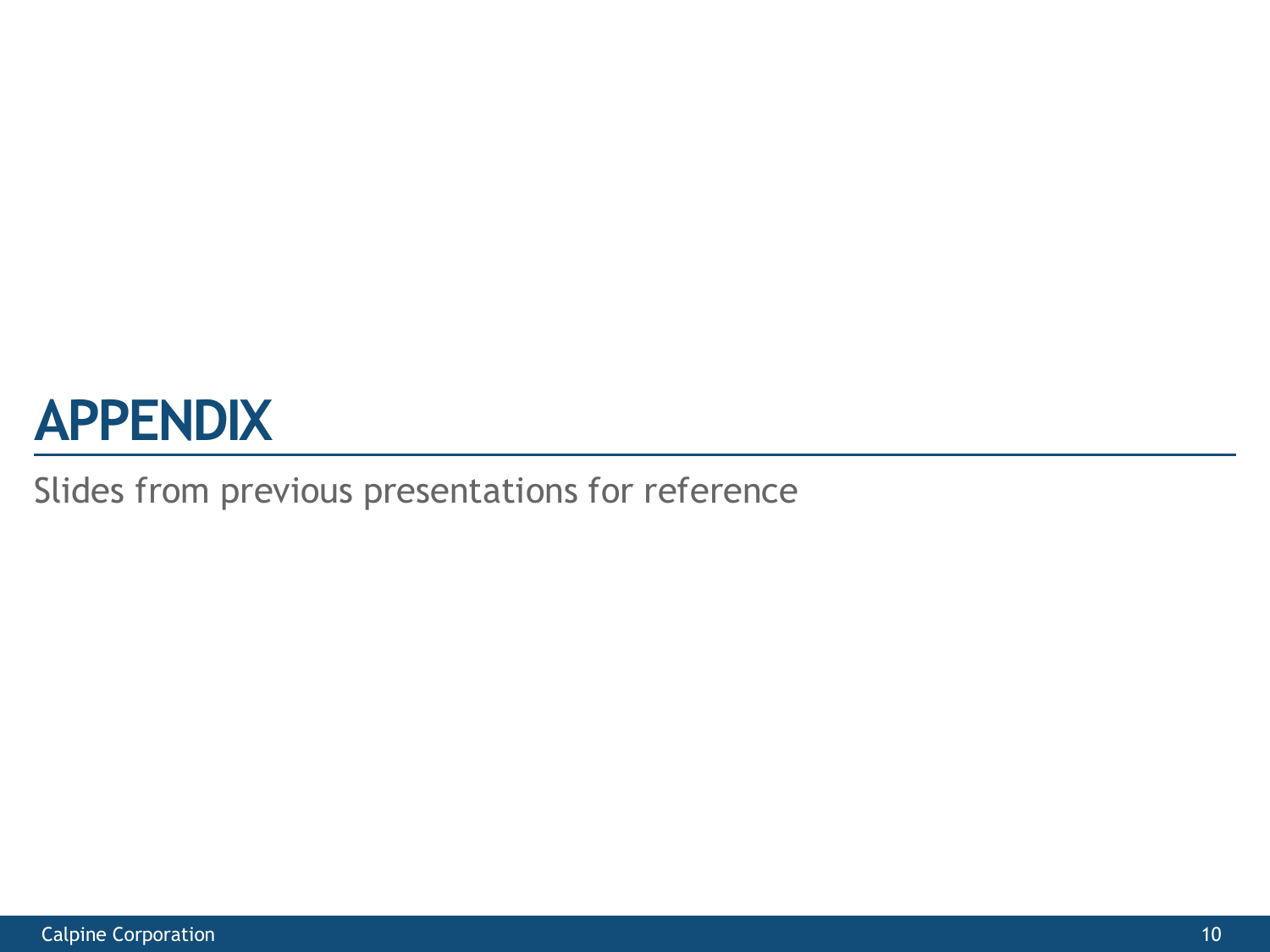## **WHAT IS THE ISO GETTING OUT OF THIS DESIGN?**

- *Resources economically incented to provide stored fuel when the ISO needs it the most.*
- *Resources responding to the ISO OP-21 Emergencies by offering unconstrained MWhs to the ISO during those events.*
- *The ability to alleviate the system constraints based on the depth (MW) and duration (MWhs) of the event.*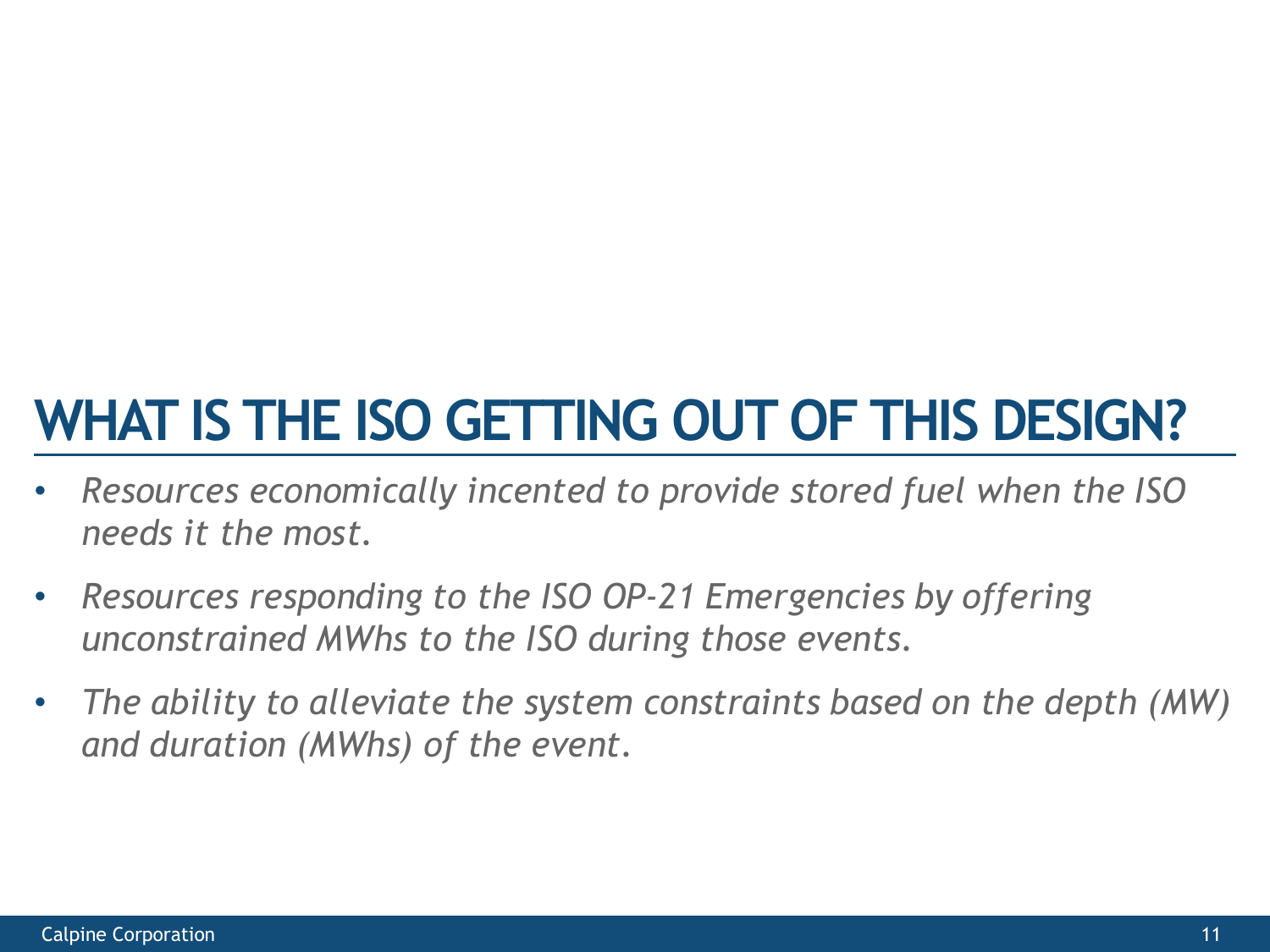## **WHAT IS A RESOURCE GETTING FROM THIS DESIGN?**

- *Revenue up-front to defray the costs of supply arrangements.*
- *Forward price signal for investment decisions.*
- *Clear signals for when those stored fuel MWhs are most valuable.*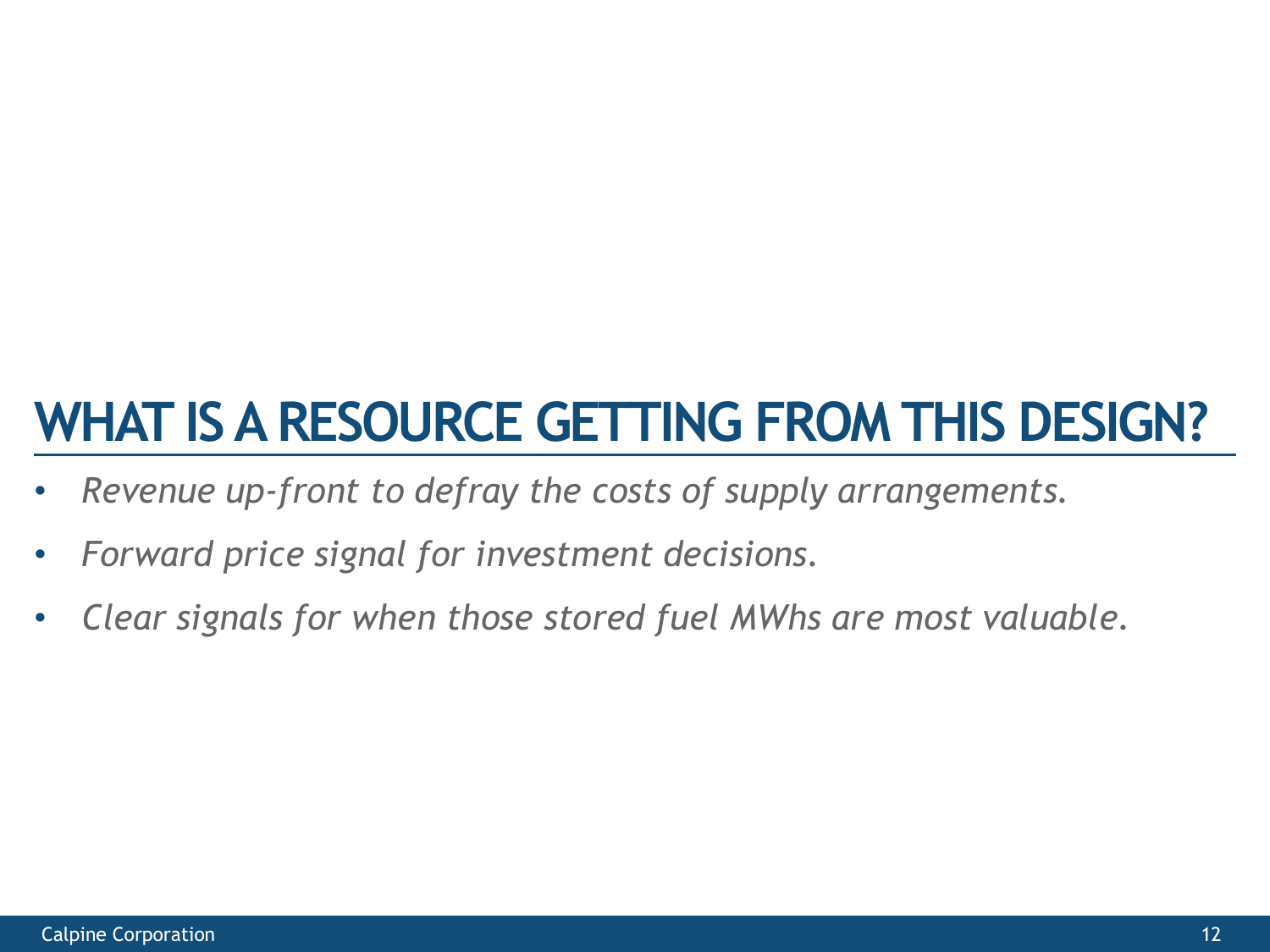## **WHAT DOES THE MARKET GET FROM THIS DESIGN?**

- *Fuel security through a diverse pool of MWhs.*
- *Timely transition of the evolving resource mix.*
- *Investment in the existing fuel infrastructure.*
- *Market design changes in critical winter months only.*